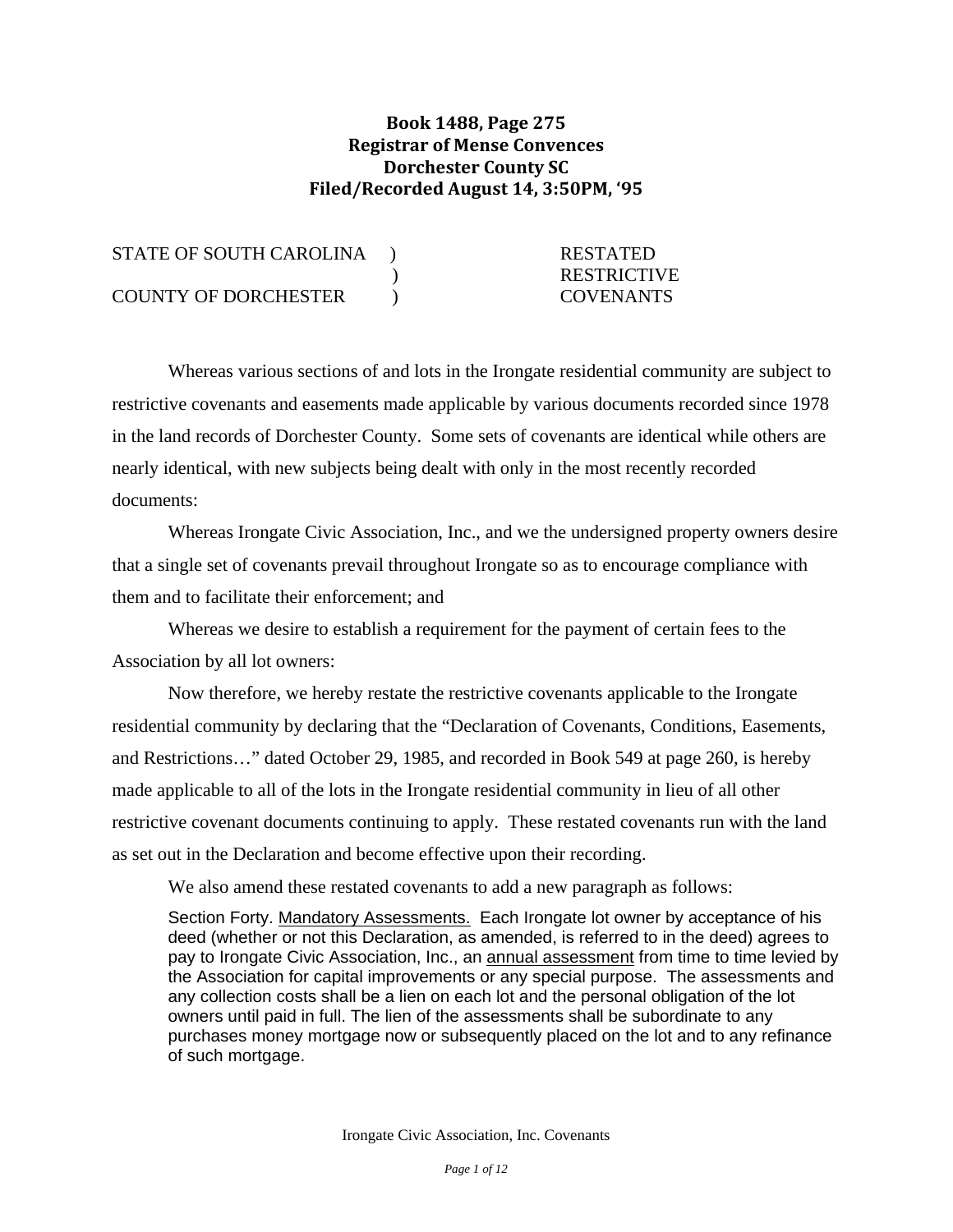Witnesses our hands on the dates indicated.

| Witnesses                      | Irongate Civic Association, Inc.                          |
|--------------------------------|-----------------------------------------------------------|
| 1. signature on file           | By: signature on file (Tommy D. Marlatt)<br>Its President |
| 2. signature on file           | By: signature on file (Donald E. Erbe)<br>Vice President  |
|                                | Signed on $10/13$ , 1994                                  |
| <b>STATE OF SOUTH CAROLINA</b> | <b>PROBATE</b>                                            |
| <b>COUNTY OF DORCHESTER</b>    | FOR THE ASSOCIATION                                       |

 Personally appeared before me the first witness who signed above, who, under oath, said that (s)he saw James. C. Hare and Jennifer Booth, the incumbent President and Secretary of Irongate Civic Association, Inc., sign and as the Association's act and deed, deliver this document, and that (s)he and the second witness who signed above saw the same.

1. *signature on file (Rutherford P.C. Smith)* 

SWORN to before me on October 13, 1994

*signature on file* (SEAL)

*signature on file (SEAL)*  Notary Public of South Carolina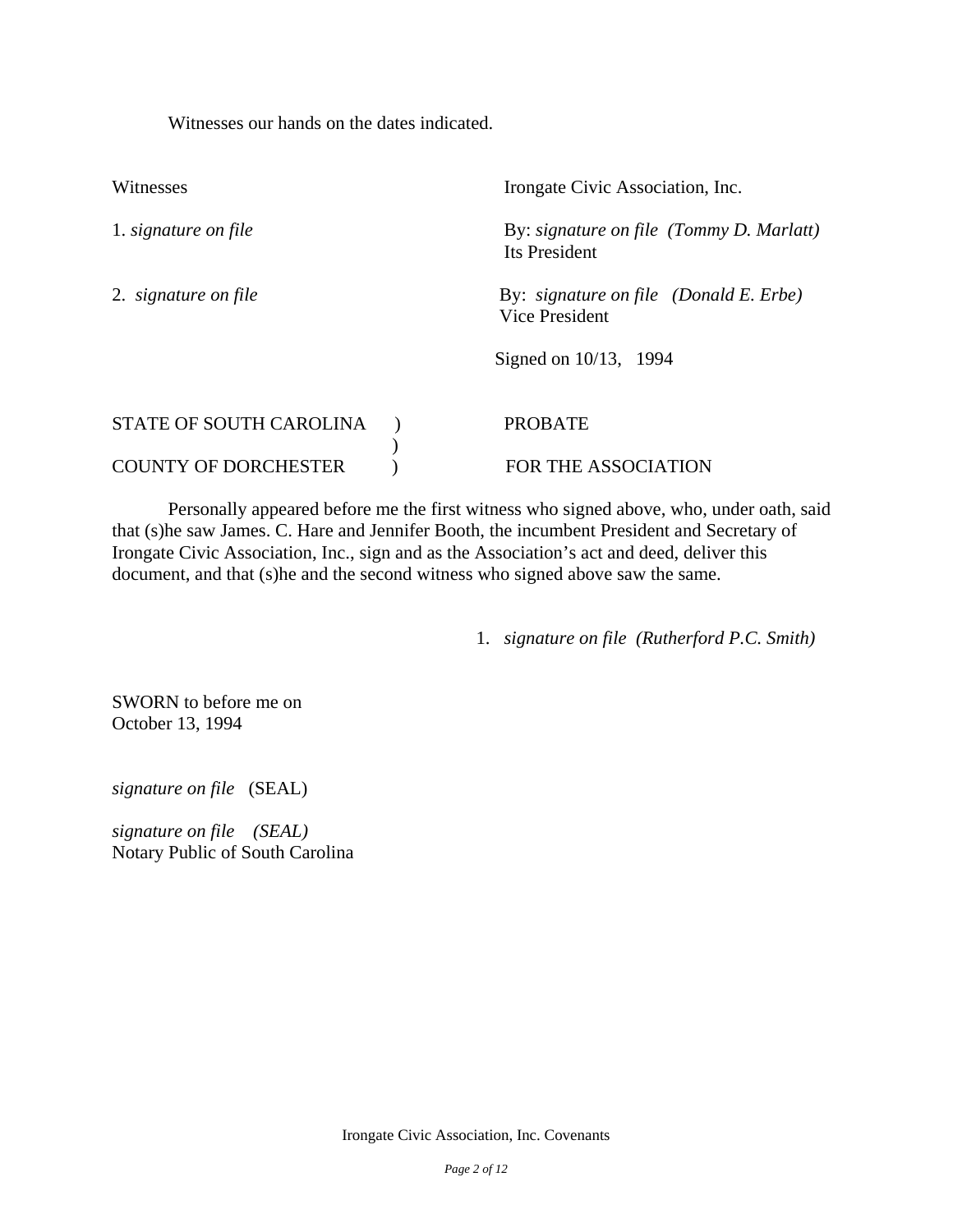## ) CONDITIONS, EASEMENTS, AND IRONGATE, SECTION A, PHASE III

WHEREAS, on or about September 8, 1978, Westvaco Development Corporation executed certain COMMUNITY RESTRICTIONS applicable to Phase IA of the community of Irongate, and recorded the same in Book 355, page 79 in the Office of the Clerk of Court for Dorchester County, South Carolina;

 WHEREAS, on or about January 8, 1979, Westvaco Development Corporation executed and recorded in Book 365, page 45 in said Office of the Clerk of Court for Dorchester County, certain COMMUNITY RESTRICTIONS applicable to Section IB in the community of Irongate subjecting an additional phase (section IB) of said subdivision to the Community Restrictions for Irongate;

 WHEREAS, on or about October 6, 1980, Westvaco Development Corporation executed and recorded in Book 423, page 288 in said Office of the Clerk of Court for Dorchester County certain COMMUNITY RESTRICTIONS applicable to Section 2A of the community of Irongate subjecting an additional phase (section 2A) of said subdivision to the Community Restrictions for Irongate;

 WHEREAS, on or about November 11, 1982, Westvaco Development Corporation executed and recorded in Book 477, page 86 in said Office of the Clerk of Court for Dorchester County that certain SUPPLEMENTAL DECLARATION TO COMMUNITY RESTRICTIONS IRONGATE application to Section 2B of the community of Irongate subjecting an additional phase (section 2B) of said subdivision to the Community Restrictions for Irongate;

 WHEREAS, on or about November 15, 1983, Westvaco Developmental Corporation executive and recorded in Book 500, page 432 in said Office of the Clerk of Court for Dorchester County that Certain SUPPLEMENTAL DECLARATION TO COMMUNITY RESTRICTIONS FOR IRONGATE applicable to Section 2C of the community of Irongate subjecting an additional phase (section 2C) of said subdivision to the Community Restriction for Irongate;

 WHEREAS, Westvaco Development Corporation owns and holds record title to that certain real property described herein below (section 3A) and is desirous that the same be made subject to the following covenants, restrictions, conditions, and easements.

 NOW THEREFORE, Westvaco Development Corporation (herein sometimes referred to as "the Developer"), in consideration of the premises and other good and valuable consideration, does hereby declare that the covenants contained herein shall be covenants running with the land and shall apply to that real property described herein and such additions thereto as may hereinafter be made pursuant to the terms hereof, and said property shall be held, transferred, sold, conveyed, given, donated, leased, occupied and used, subject among others to the covenants, restrictions, conditions, and easements, as herein set forth hereinafter referred to as the "Covenants".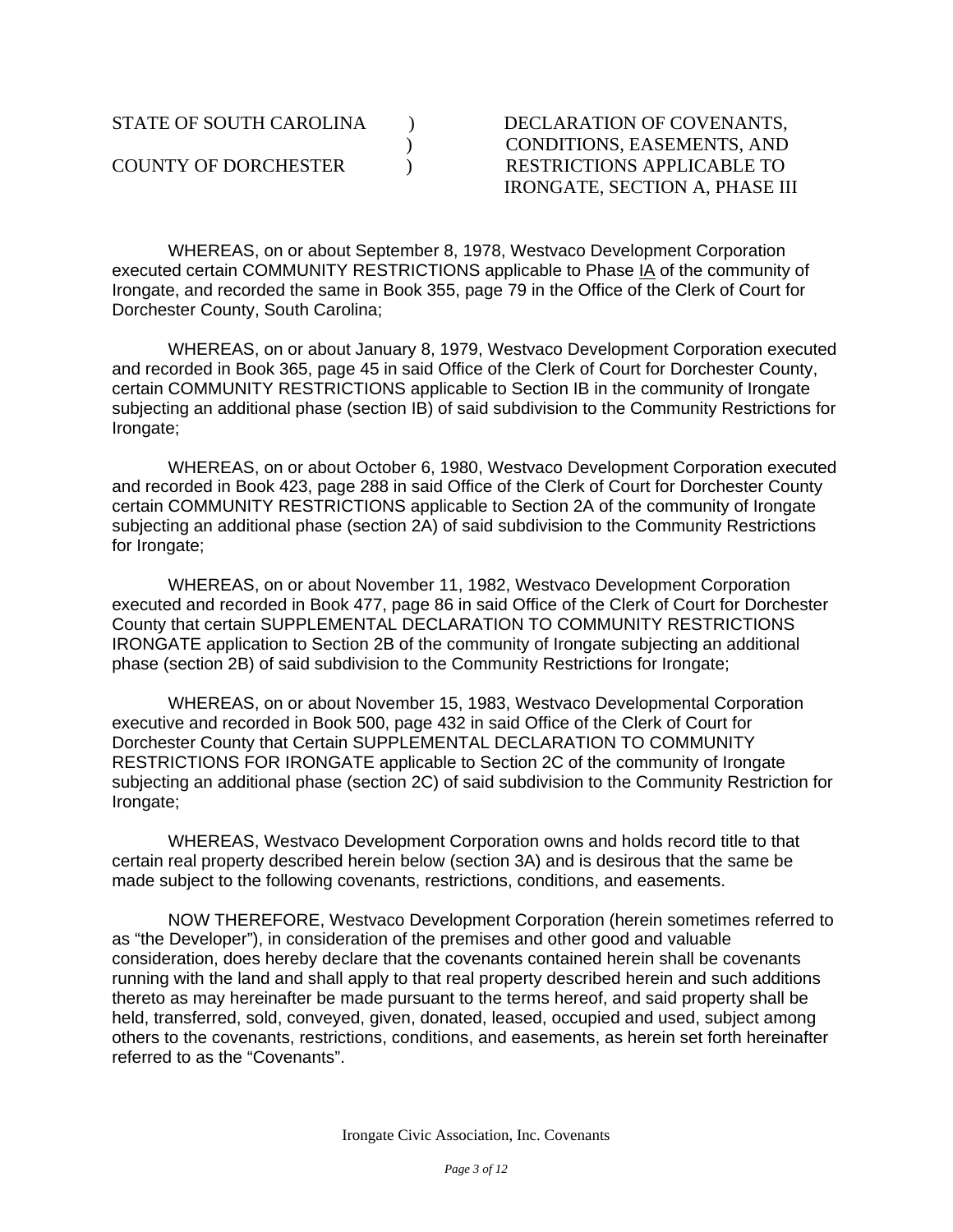**Section One.** Property Subject to these Covenants. The real property which is and shall beheld, transferred, sold, conveyed, leased and occupied, subject to the Covenants, is located in Dorchester County, South Carolina, and is knows as Section 3A of Irongate and is shown on that certain plat entitled "Plat Showing Irongate Subdivision, Section 'A', Phase 'III', Property of Westvaco Development Corporation, Located in Oakbrook, Town of Summerville, Dorchester County, South Carolina: made by A. Vint Thornburg, S.C. P.E. and L.S. #4477, dated August 19, 1985, and recorded in the Office of the Clerk of Court for Dorchester County in Plat Cabinet E, Slide 259. Said plat is incorporated herein by reference and hereinafter referred to as the "Plat". The lots shown on the Plat are in the following lettered blocks and are numbered as shown below:

| <b>BLOCK</b> | <b>LOTS</b> |
|--------------|-------------|
| м            | $1 - 19$    |
| N            |             |
| R            | 22 and 23   |
| S            | $1 - 14$    |
|              | 21 and 22   |

**Section Two.** Definitions. The terms following shall be given the meaning as stated.

- a. "Lot" shall mean any lot shown on the Plat or a plat of a portion of Irongate and made subject to these covenants, and shall include any dwelling when the context requires such construction.
- b. "Owner" shall mean and refer to the record owner, whether one or more persons, firms, associations, corporations, partnerships or other legal entities of the fee simple title to any Lot, but notwithstanding any application theory of a mortgage, shall not mean or refer to the mortgagee unless or until such mortgagee has acquired title pursuant to foreclosure proceedings or any proceedings in lieu of foreclosure, nor shall the term "Owner" mean or refer to any lessee or tenant of an Owner.

**Section Three.** Additions to Existing Property. The Developer, its successors and assigns, shall have the right, without the further consent of any Owner, mortgagee, lien holder, or any other person, to bring within the plan and operation of these Covenants additional properties in future stages of development which are contiguous and adjacent thereto and which may be joined together with those properties previously developed to form the community of Irongate. The additions authorized under this section shall be made by filing of record a supplementary declaration of covenants with respect to the additional property which shall extend the operation and effect of these Covenants to such additional property.

The supplementary declaration may contain such complementary additions and modifications of the covenants and restrictions contained in these Covenants as may be necessary or convenient, in the judgment of the Developer, to reflect the different character, if any, of the added properties.

Section Four. Residential Use of Property. All Lots shall be used for residential purposes only, and no structure shall be erected, placed, altered, or permitted to remain on any Lot other than one single-family dwelling, not more than two and one-half stories in height, and any accessory structures customarily incident to the residential use of such Lots.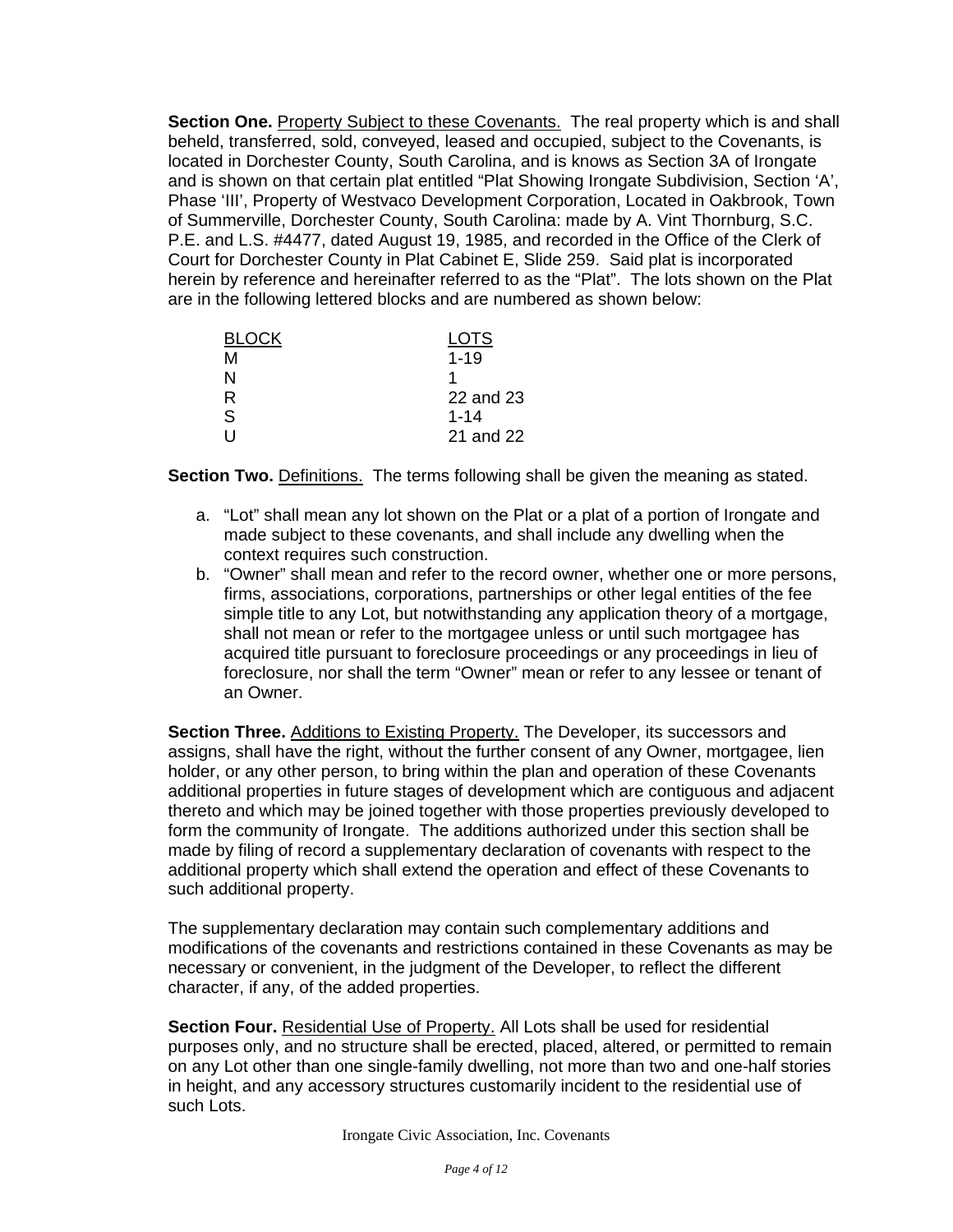**Section Five.** Setbacks and Building Lines. No building shall be located on any Lot nearer to the front Lot line than Twenty-five (25') feet or nearer to a side Lot line than Ten (10') feet or nearer to the back Lot line than Twenty-five (25') feet. The following additional provisions concerning setbacks shall apply.

- a. Flexibility. The minimum setbacks are not intended to engender uniformity of setbacks. They are meant to avoid overcrowding. It is the Developer's intent that setbacks shall be staggered where appropriate so as to preserve important trees, and assure vistas of flora and open areas. The Developer reserves the right to alter the setback requirements for any Lot where it, in its sold discretion, deems such action appropriate and to select the precise site and location of each house or other structure on each Lot and to arrange the same in such manner and for such reasons as the Developer shall deem sufficient.
- b. Swimming Pools. Swimming pools and all decks shall not be located nearer than ten (10') feet to any Lot line (and must be located to the rear of the main dwelling) and swimming pools shall not project with their coping more than two (2') feet above the established grade of the Lot.
- c. Walls and Fences. Boundary walls may be erected and hedges grown, but not higher than three (3') feet from the street right-of-way to the rear building line. Fences, boundary walls and hedges shall not exceed six (6') feet in height from the rear building line to the rear property line. All fences must be approved, in writing, by the Developer. The construction side of all fences must face the interior of the Lot.
- d. Minor Deviations. Any deviation from the building line requirements set forth herein not in excess of ten (10%) percent thereof shall not be construed to be violation of said building line requirements.
- e. Subdivision of Lots. No portion of any Lot shall be sold or conveyed except in the case of a vacant Lot the same may be divided in any manner between the owners of the Lots abutting each side of same. Also, two contiguous Lots, when owned by the same party, maybe combined to form one single building Lot. In either of the two instances cited above, the building line requirements as provided herein shall apply to such Lots as combined. Nothing herein shall be construed to allow any portion of any Lot so sold or conveyed to be used as a separate building Lot. No Lot shall be split, divided or subdivided for sale, resale, gift, transfer or otherwise without written consent of the Developer except as provided for in this section.
- f. Corner Lots. In the case of a corner Lot, the house may be placed diagonally across the Lot so as to face the corner of any two streets or a cul-de-sac no nearer than ten (10') feet to any street line, unless otherwise approved in writing by the Developer. In all other instances, the front line of any corner Lot shall be the shorter of the two property lines along the intersecting two streets, except that the side Lot line setback in such instance shall be fifteen (15') feet on the side adjoining the street.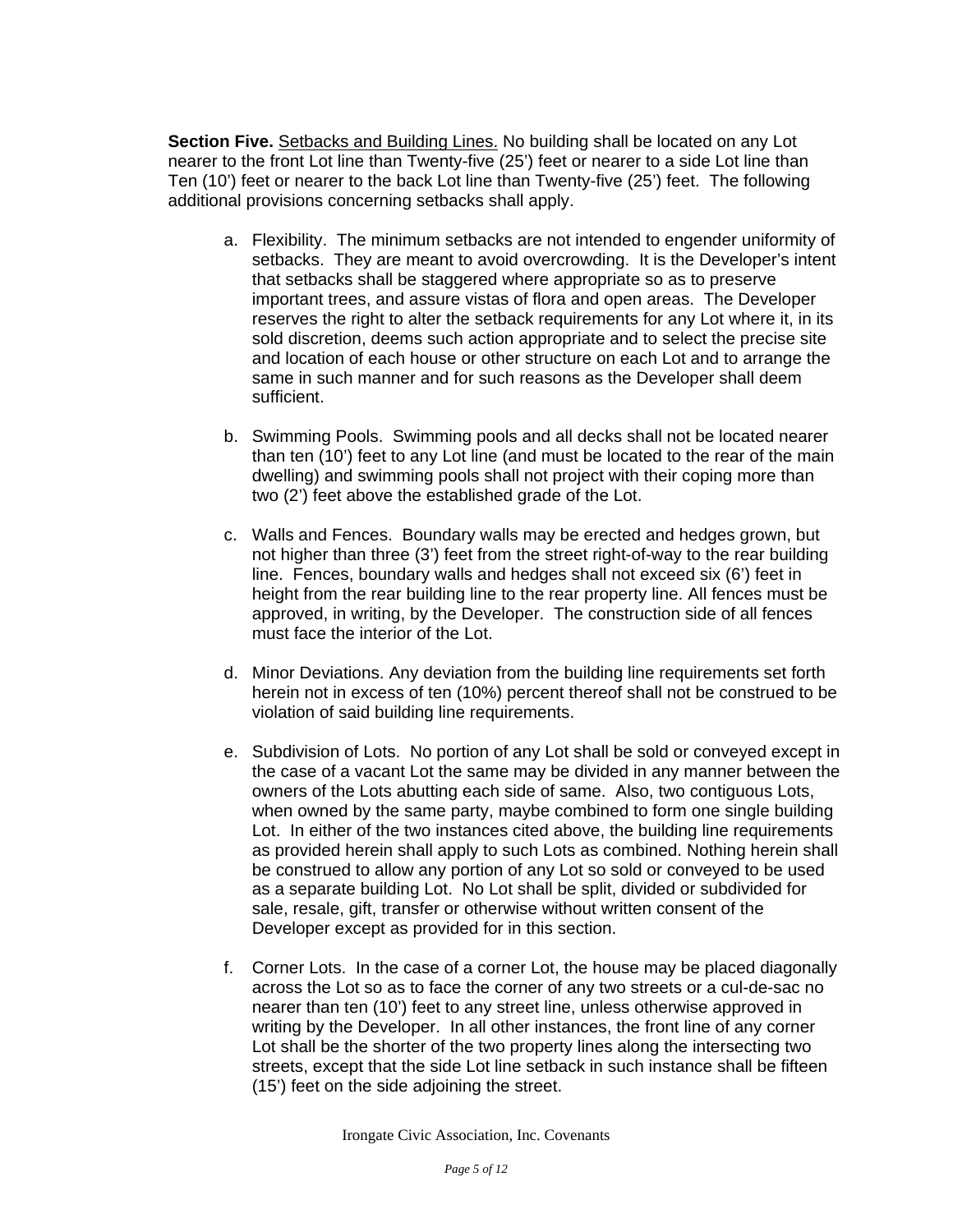- g. Porches and Eaves. For the purpose of determining compliance or noncompliance with the foregoing building line requirements, porches, terraces, stoops, eaves, wingwalls, and steps extending beyond the outside wall of a structure may be approved by the Developer, but in no event shall any structure be closer than five (5') feet from any property line.
- h. Exteriors. No dwelling shall be erected on the Lots having an exterior finish of asbestos shingles or concrete blocks unless said blocks are designed in a manner acceptable to the Developer. The same materials utilized for the exterior and roof of the residence shall also be used for the garage or other structures erected on the premises.

**Section Six.** Enclosed Dwelling Area Requirements. No residence or dwelling shall be erected on any of the Lots unless said residence or dwelling shall be constructed with a minimum of twelve hundred (1200) square feet of total enclosed dwelling area. The term "enclosed dwelling area" as used in these minimum size requirements does not include garages, terraces, decks, porches and like areas.

**Section Seven.** Architectural Control. No construction, reconstruction, remodeling, alteration, or addition to any structures, building, fence, wall, road, drive, path or improvement of any nature shall be commenced on a Lot without obtaining the prior written approval of the Developer as to location, plans and specifications.

As a prerequisite to consideration for approval, and prior to beginning the contemplated work, two complete sets of building plans and specifications must be submitted to the Developer. The Developer shall be the sole arbiter of such plans and may withhold approval for any reason, including purely aesthetic consideration. Upon given approval, construction shall be started and prosecuted to completion, properly and in strict conformity with such plans. The Developer, and Owners shall be entitled to stop any construction in violation of these Covenants in accordance with Section Thirty-six. No previously approved structure shall be used for any purpose other than for which it was originally approved.

**Section Eight.** Architectural Committee. At such time as Developer divests itself of all Lots made subject to these Covenants, or not later than December 31, 1992, whichever comes sooner, an Architectural Committee composed of owners of Lots subject to these Covenants, consisting of not less than three nor more than seven members, shall exercise authority to approve all such plans as described in this Section. The committeemen shall be elected by a majority of the Owners of the Lots subject to these Covenants, or if not so elected, the Developer may appoint the said committee.

**Section Nine.** Dwelling Building Cost. No dwelling the action cost of which is less than Thirty Thousand and 00/100 (\$30,000.00) Dollars shall be erected on any Lot.

**Section Ten.** Completion of Construction. The exterior of all homes and other structures must be completed within six (6) months after the date construction of the same shall have commenced, unless otherwise extended by the Developer where such completion is impossible or would result in great hardship to the Owner or builder due to strikes, fires, national emergency or natural calamity, or for such other reason as the Developer, in its sole discretion, shall deem sufficient.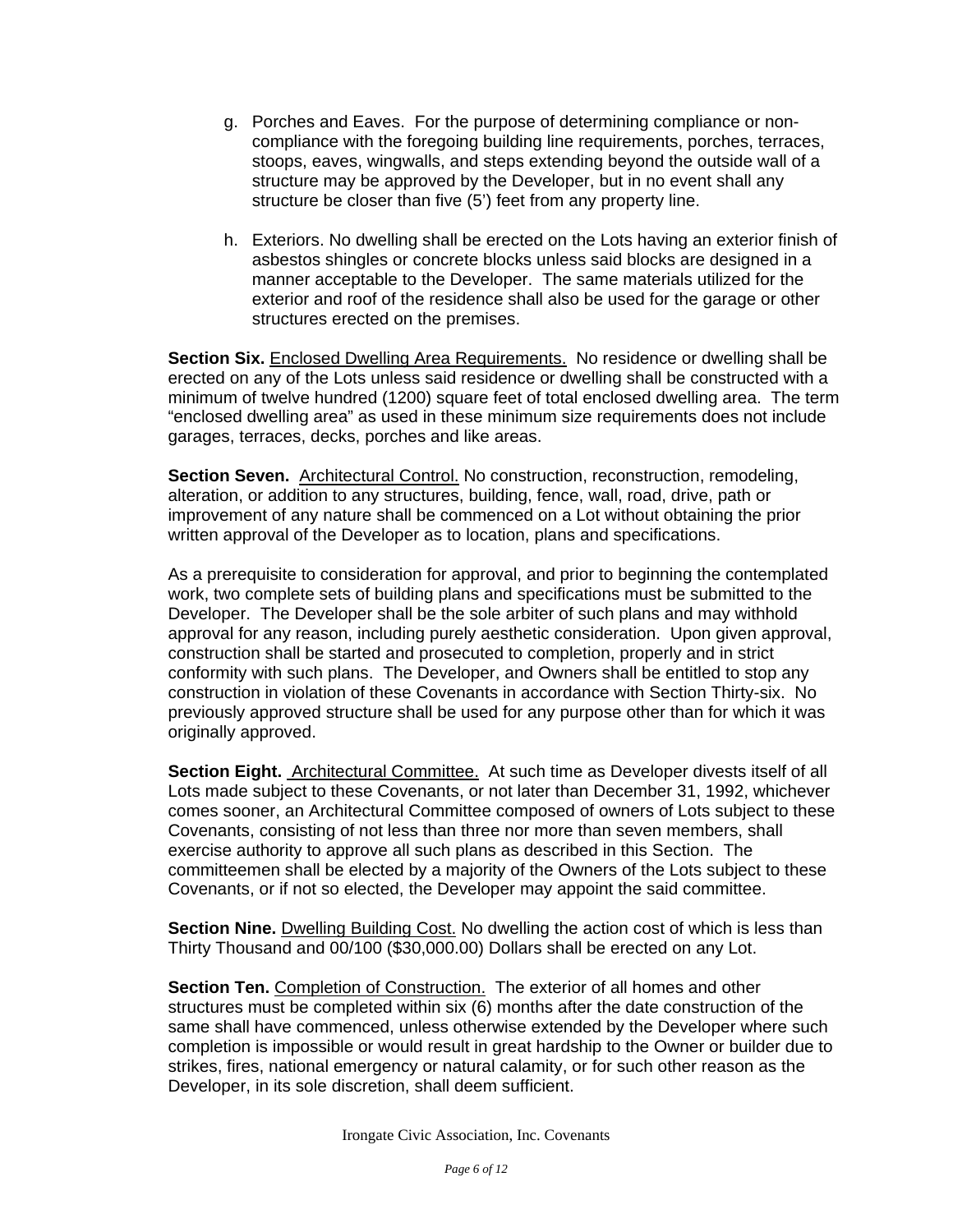**Section Eleven.** Obstruction to View at Intersection and Delivery Receptacles. The lower branches of trees or other vegetation in sight line approaches to any street or street intersections shall not be permitted to obstruct the view of same. No receptacle or container for the receipt of mail, newspapers, or similar delivered materials, shall be erected or permitted to remain between the front street line and the minimum building setback line; provided, however, that this restriction shall be unenforceable insofar as it may conflict with the regulations, now or hereafter adopted, or any governmental agency. Receptacles for the receipt of mail shall be as approved by the Developer.

**Section Twelve.** Use of Outbuildings and Similar Structures. No structure of a temporary nature shall be erected or allowed to remain on any Lot, and no trailer, shack, tent, garage, barn or other structure of similar nature shall be used as a residence, either temporarily or permanently; provided however, this paragraph shall not be construed to prevent the use of sheds or other temporary structures during construction as maybe approved by the Developer.

**Section Thirteen.** Sign Boards. No signboards shall be displayed except "For Rent" and "For Sale", which signs shall not exceed two feet by three feet in size. No more than two signs shall be displayed on one Lot at the same time. No sign or any part thereof shall be placed at a height of more than four feet.

Section Fourteen. Antenna. No radio or television transmission tower or antenna shall be erected within the restricted property and only the customary receiving antenna which shall never exceed ten (10') feet in height above the roof ridgeline of nay house is allowed.

**Section Fifteen.** Mining. No Lot or portion thereof shall be used for any mining, boring, quarrying, drilling, remove of, or nay other exploitation of subsurface natural resources, with the sole exception of subsurface water.

**Section Sixteen.** Air and Water Pollution. No use of any Lot (other than the normal use of residential fireplaces and residential chimneys) shall be permitted which emits pollutants into the atmosphere, or discharges liquid or solid wastes or other harmful matter into any waterway in excess of environmental standards established by federal and state law and any regulations thereunder. No waste or any substance or materials of any kind shall be discharged into any private or public sewer serving the Lots in violation of any regulations of the State of South Carolina or any private or public body having jurisdiction. No person shall dump garbage, trash or other refuse into any waterway or on immediately adjacent to the Lots.

**Section Seventeen.** Disposition of Trash and Other Debris. Trash, garbage or other waste shall be kept only in sanitary containers. No Owner shall permit or cause any trash or refuse to be kept on any portion of a Lot other than in receptacles customarily used therefore which, except on a scheduled day for trash pickup, shall be located only in a garage or patio. At all other times such containers shall be stored in such a manner that they cannot be seen from adjacent and surrounding property. No lumber, metals, bulk materials, refuse or trash shall be kept, stored or allowed to accumulate on any Lot, except building materials during the course of construction for a period not to exceed 180 days (commencing from day one of the first delivery of any such materials) for any approved structure, unless such materials are screened from view in a manner approved by the Developer. During the course of construction, sites are to be kept free of

Irongate Civic Association, Inc. Covenants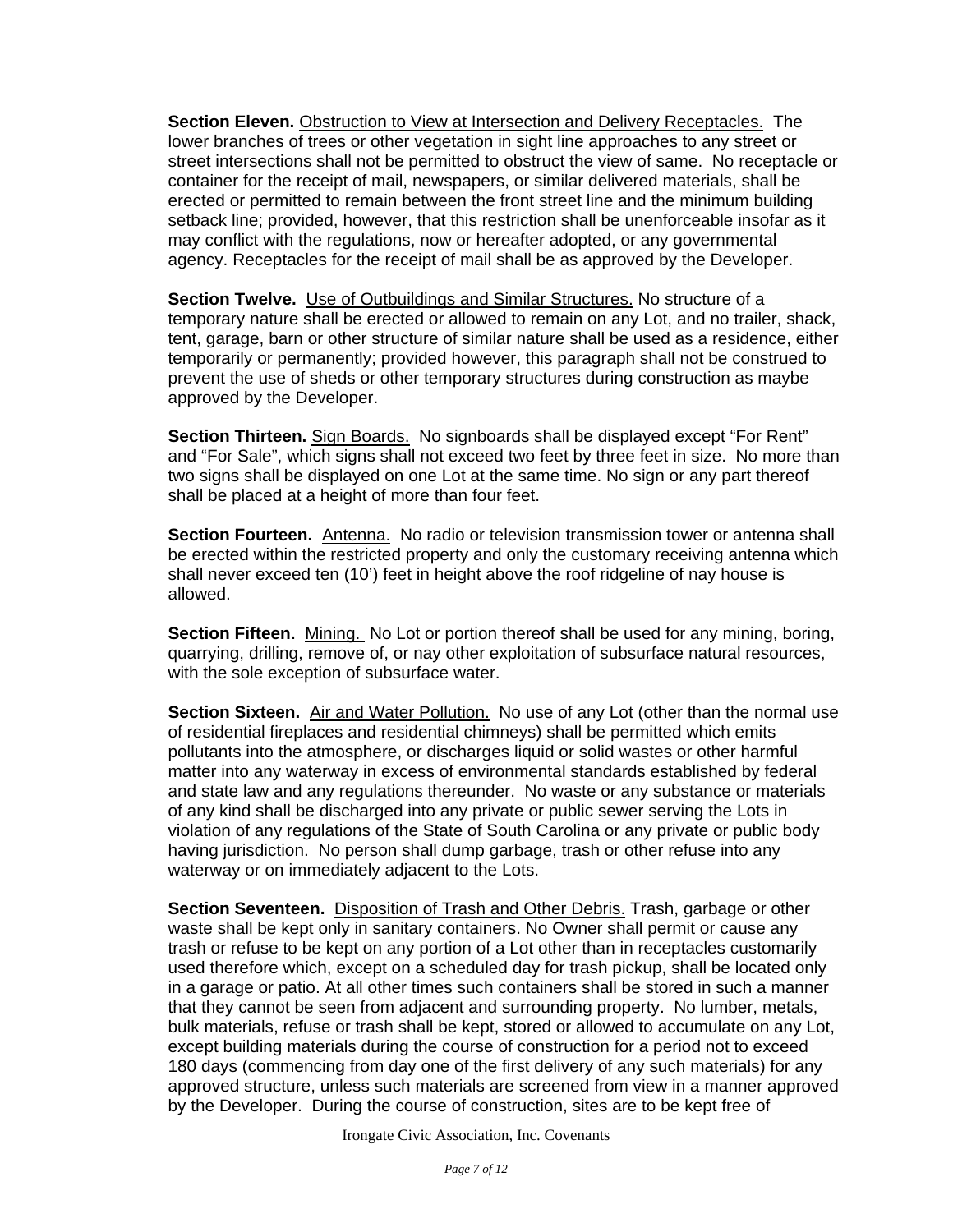unsightly accumulation of rubbish and scrap materials, and trailers, shacks and the like are to be kept in a neat and orderly manner. No burning of any trash and no accumulation or storage of litter or trash of any kind shall be permitted on any Lot.

**Section Eighteen.** Aesthetics, Natural Growth, Fences, Screening, Underground Utilities Service. No nature growth or flora shall be intentionally destroyed and removed, except with the prior written approval of the Developer without which the Developer may require the Owner, at his cost, to replace the same. Garbage cans, equipment, coolers, or storage piles shall be walled in to conceal them from the view of neighboring Lots or streets. All residential utility service and lines to residences shall be underground. All fuel tanks must be buried or walled from view, s aforesaid. No fences, awnings, ornamental screens, screen doors, sunshades or walls of any nature shall be erected or maintained on or around any portion of any structure or elsewhere within a Lot, except such as are installed in accordance with the original construction of the Lots, and any replacement thereof, or as are authorized and approved by the Developer.

Section Nineteen. **Animals.** No animals, reptiles, worms, rodents, birds, fish, livestock or poultry shall be raised, bred, or maintained on any Lot, except that domestic dogs, cats fish and birds inside bird cages, may be kept as household pets within any structure upon a Lot, provided they are not kept, bred or raised therein for commercial purposes, or in unreasonable quantities. As used in these Covenants, "unreasonable quantities" shall be deemed to limit the total number of all dogs, cats and birds to two (2) per Lot. All pets must be secured by a leash or lead, or under the control of a responsible person and obedient to that person's command at any time they are permitted outside a house or other dwelling or enclosed area.

**Section Twenty.** Prohibition of Commercial Use or Nuisance. No trade or business of any kind or character nor the practice of any profession, not any building or structures designed or intended for any purpose connected with any trade, business, or profession shall be permitted upon any Lot. This provision shall not be construed to prohibit an owner from leasing his Lot for residential purposes otherwise consistent with these Covenants.

**Section Twenty-One.** Minor Agricultural Pursuits. Minor agricultural pursuits incidental to resident use of the Lots shall be permitted provided that such pursuits may not include the raising of crops intended for marketing or sale to others.

**Section Twenty-Two.** Changing Elevations. No Owner shall excavate or extract earth for any business purpose. No elevation changes shall be permitted with materially affects surface grade of surrounding Lots.

**Section Twenty-Three.** Wells. No individual water supply system shall be permitted except for irrigation, swimming pools or other non-domestic use.

**Section Twenty-Four.** Easements. In addition to those easements shown on any plats of Lots, and not as any limitation thereof, an easement on each Lot is hereby reserved by the Developer for itself and its agents, designees, successors and assigns along, over, under and upon a strip of land ten (10') feet in width, parallel and contiguous with the rear or back lot line of each Lot, and along, over, under and upon a strip of land three (3') feet in width, parallel and contiguous with each side Lot line. The within reserved easements consist of a strip of land twenty (20') feet in width along rear Lot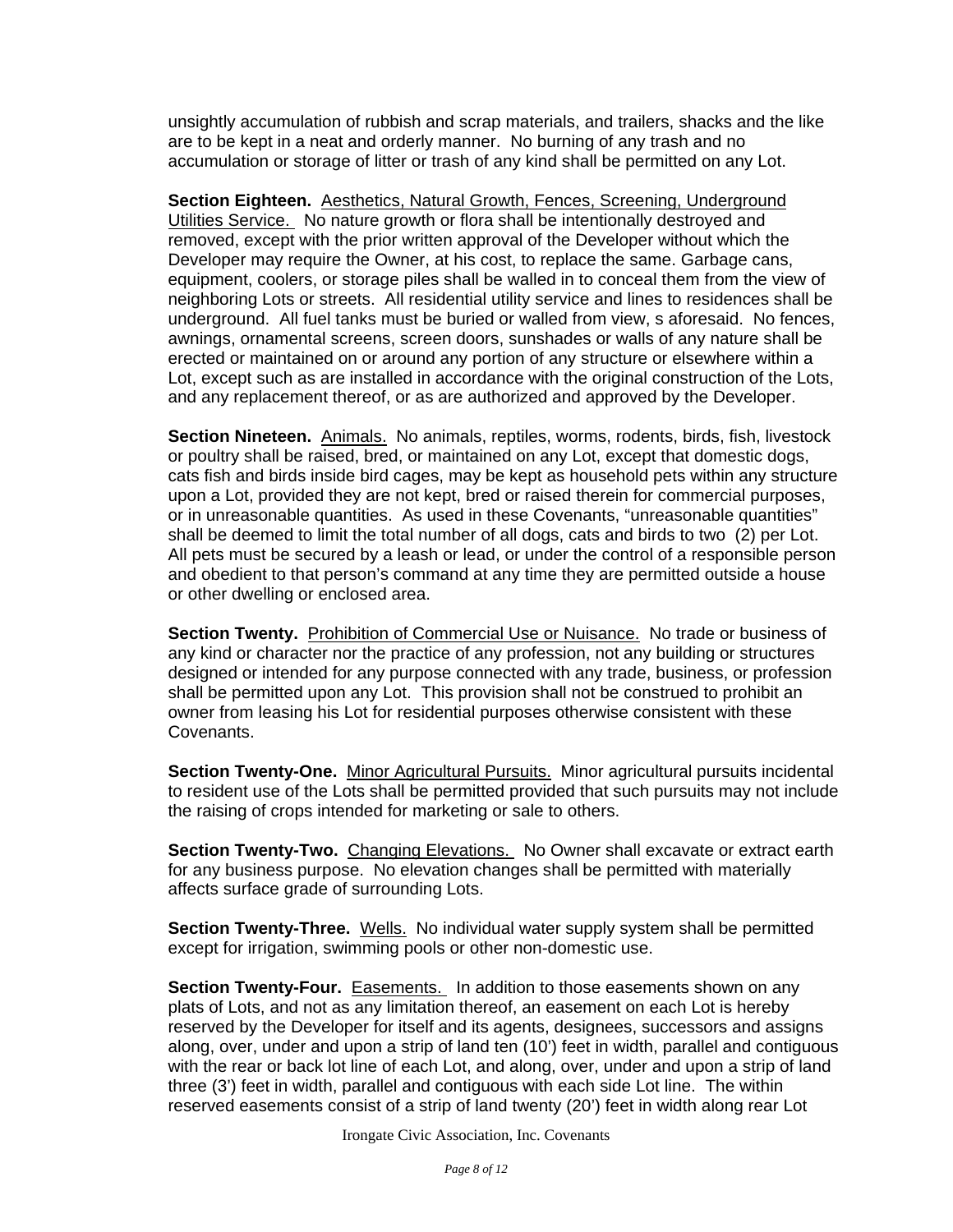lines ten (10') feet on ether side of the rear Lot lines and six (6') feet in width along side Lot lines three (3') feet on either side of side Lot lines and may be encompassed within larger easements of record. The purpose of these easements shall be to provide, install, maintain, construct, and operate drainage facilities, now or in the future, and utility service lines to, from or for each Lot. Within these easements no structures, planting or other material shall be placed or permitted to remain which may damage or interfere with the installation or maintenance of utilities, or which may change the direction or flow of drainage channels in such easements. The easement area of each Lot and all improvements in it shall be maintained continuously by the Owner, except for those improvements for which a public authority or utility company is responsible. For the purpose of this Covenant, the Developer reserves the right to modify or extinguish the easement herein reserved along any Lot lines when in its sole discretion, adequate reserved easements are otherwise available for the installation of drainage facilities or utility service lines. For the duration of these restrictions, no such utilities shall be permitted to occupy or otherwise encroach upon any of the easement areas reserved without first obtaining the prior written consent of the Developer.

Nothing in this section to the contrary withstanding, the Developer reserves the right to enter into any agreement that it may deem necessary and proper with any public authority or utility company regarding the terms and conditions of use of the easement area of each Lot. Such agreement, shall upon execution, be filed with the Office of the Clerk of Court of Dorchester County and shall without the necessity of further action, constitute an amendment of these Covenants and become a part of these Covenants as if set out in full herein. Where the terms of this section and such agreement conflict, the terms of the agreement shall control.

**Section Twenty-Five.** Maintenance Required by Owner. Each Owner shall keep all Lots owned by him, and all improvements therein or thereon, in good order and repair, including but not by way of limitation, the seeding, watering, and mowing of all lawns, the pruning and cutting of all trees and shrubbery and the painting (or other appropriate external care) of all buildings and other improvements, all in a manner and with such frequency as is consistent with safety and good property management.

Section Twenty-Six. Use of Sample Houses. The Developer, or such Builder designated by Developer, during such time as it shall continue to be the owner of any Lot may use its Lot or Lots for the purpose of building thereon a sample house or sample houses and sales information centers which may be exhibited to the public and to which the Developer, or the designated Builder, shall be entitled to invite the public for purposes of inspecting the said sample house or houses and dissemination to the public of sales information. Such activities shall not be construed as a violation of the residential provisions of these Covenants.

**Section Twenty-Seven.** Outside Drying and Laundering. No clothing or household fabrics shall be hung in the open on any Lot unless the same are hung from an umbrella or retractable clothes hanging device which is removed from view when not in use.

**Section Twenty-Eight.** Landscape Restrictions. No tree having a diameter of four (4") inches or more (measured from a point two (2') feet above ground level) shall be removed from any Lot without express written authorization of the Developer.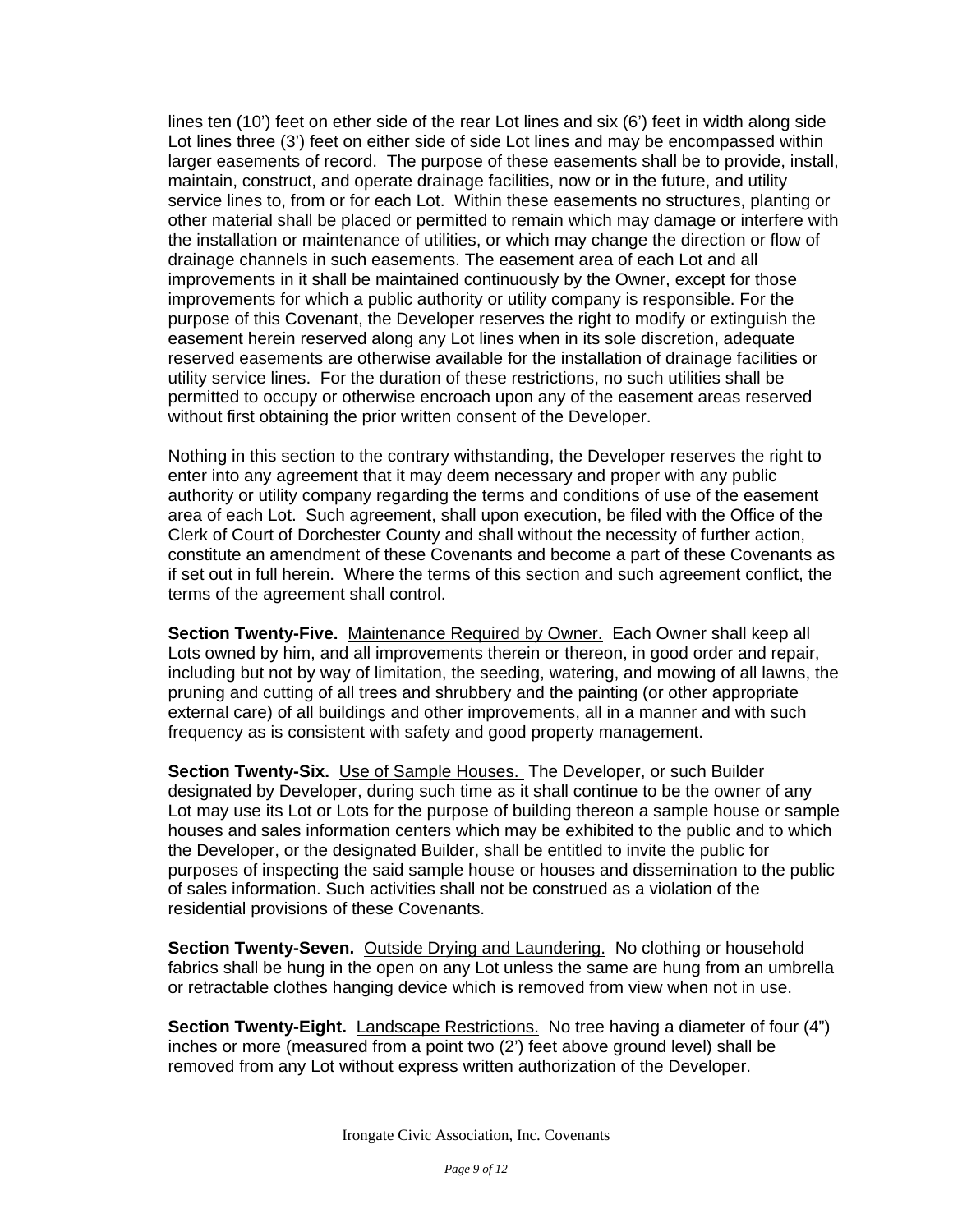**Section Twenty-Nine.** Fireworks and Use of Firearms. The sale and use of fireworks of any kind whatsoever on the Lot is prohibited. The use of or discharge of firearms of any kind whatsoever is prohibited. Hunting of any kind, and by any method, including but not limited to firearms, traps, snares, bow and arrows, or manually propelled missiles is prohibited.

**Section Thirty.** Chemical Fertilizers, Pesticides, or Herbicides. No commercial chemical fertilizers, pesticides, or herbicides other than those approved by the Association shall be used on any Lot. This provision in no way limits the use of those products which are readily available for consumer use and approved by an agency, such as the Food and Drug Administration, for the purpose intended, provided, however, that said chemical products are not harmful to, nor will adversely affect, aquatic growth, or marine and animal life, and said produce is so labeled by such agency as harmless to plant and animal life.

**Section Thirty-One.** Prohibition Against Offensive Conduct or Nuisance. NO noxious or offensive activity shall be carried on upon any Lot not shall anything be done thereon tending to cause embarrassment, discomfort, annoyance or nuisance to the neighborhood. There shall not be maintained any plants or animals, or device or any thing of any sort whose normal activities or existence will in any way diminish or destroy the enjoyment of other property in the neighborhood by the Owners thereof. No nuisance shall be permitted or maintained upon any portion of the Property.

**Section Thirty-Two.** Parking Restrictions. No automobile shall be parked or left on any street overnight. Automobiles shall be parked on a driveway or within a garage.

**Section Thirty-Three.** Other Vehicle and Trailer Parking. No trailer, trailer house, recreational vehicle, mobile home, or habitable motor vehicle of any kind, boat or boat trailer, school bus, truck (other than non-commercial "vans" or "pickups) or commercial vehicles of any kind shall be brought upon or habitually parked overnight, whether on any street or any Lot. This shall not be construed to prohibit a mere temporary standing or parking of a trailer, boat, or trailer house, recreation vehicle, or mobile home for short periods preparatory to taking same to some other location for use or storage. Nothing contained herein shall be considered to prohibit the use of portable or temporary buildings or trailers as field offices by contractors during actual construction in Irongate.

**Section Thirty-Four.** Documents. All papers and instruments required to be filed with or submitted to the Developer, shall be delivered personally or sent by Certified Mail Return Receipt Requested to Westvaco, Development Corporation, at its office located at 1810 Trolley Road, Oakbrook Office Park, Summerville, South Carolina 29483 or Post Office Box 1990, Summerville, South Carolina 29484, or to such other address as the Developer may specify.

**Section Thirty-Five.** Applicability. The foregoing restrictions, conditions, easements, and Covenants are not applicable to any lands owned by the Developer in Dorchester County of elsewhere, other than the Lots as shown on the Plat referred to herein, and to those Lots that may from time to time as hereinabove provided be made subject to these Covenants by recording of a supplemental declaration.

**Section Thirty-Six.** *Violation.* It any person, firm or corporation shall violate or attempt to violate any of said restrictions, it shall be lawful for any person, firm or corporation

Irongate Civic Association, Inc. Covenants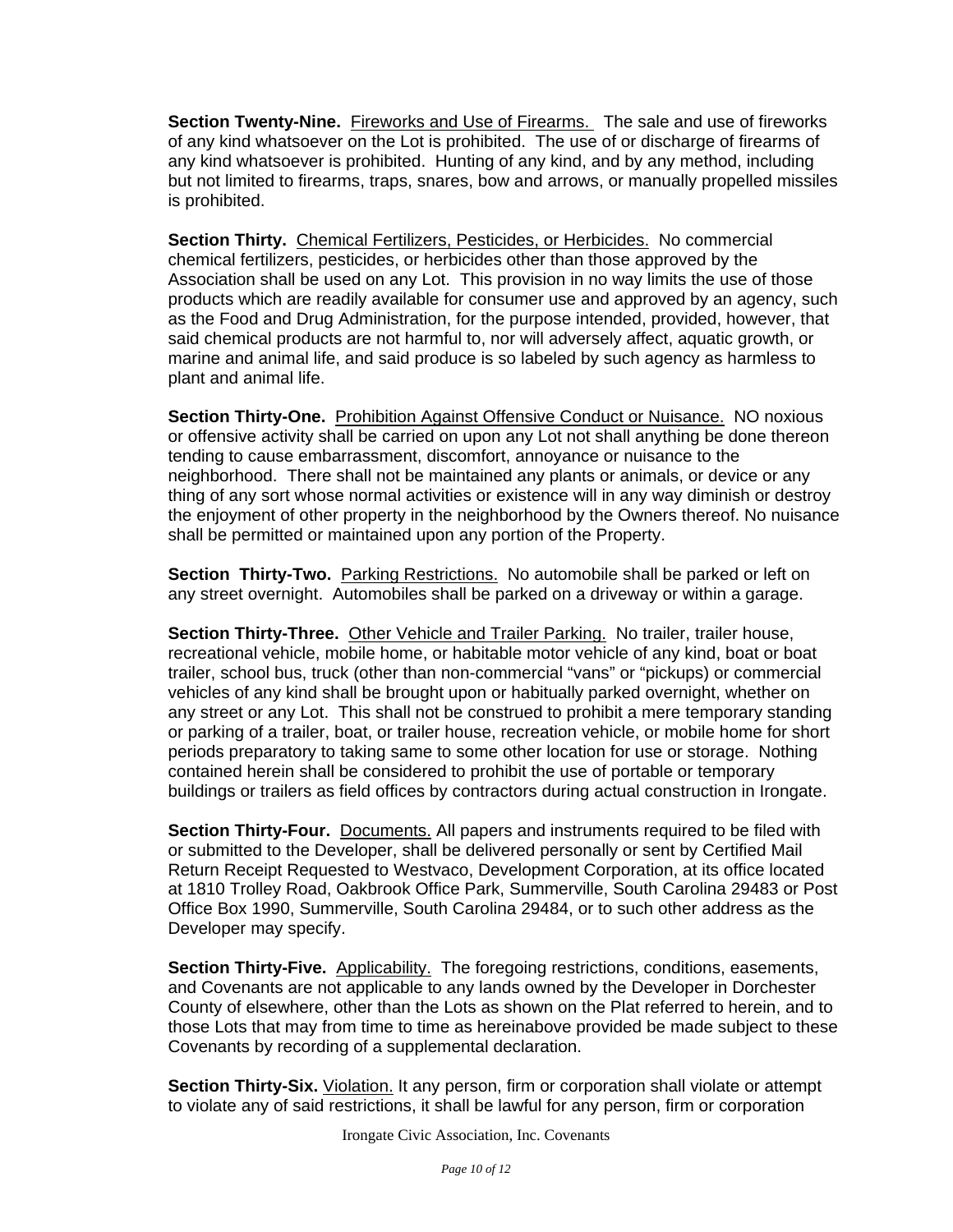owning any of the Lots or having any interest therein, to prosecute any proceeding at law or in equity again the person, firm or corporation violating or attempting to violate the same, and either to prevent it or them from so doing or to recover damages or other dues for such violation. The party enforcing the Covenants shall be entitled to recover attorney's feeds and expenses if he prevails.

The Developer, after having given fifteen (15) days written notice to the Owner of any Lot involved, setting forth the specific violation or breach of these Covenants and the action required to be taken by the Owner to remedy such violation or breach, and if at the end of such time reasonable steps to accomplish such action have not been taken by the Owner, then the Developer can enforce these Covenants by entering upon a Lot to abate or remove any violation, and any such entry shall not be deemed a trespass.

Failure to enforce any of these Covenants shall not be deemed a waiver of the right to do so.

**Section Thirty-Seven.** Severability. Invalidation of any of these Covenants shall in no way affect the validity of enforceability of the other Covenants, which will remain in full force and effect.

**Section Thirty-Eight.** Relocation of Streets and Revision of the Plat. The Developer reserves the right unto itself, its successors and assigns, to relocate, open, or close streets shown upon the recorded subdivision plat and also reserves the right to revise, resubdivide, and change the size, shape, dimension, and location of Lots, and these restrictions shall be applicable to resulting Lots: provided, however, that no such revision shall adversely affect the overall subdivision plan and that no revision shall adversely affect any Lot value, as shall be determined by the Federal Housing Administration, and no Lot sold prior to such revision shall be deprived of access from the streets on which it bounds, nor shall it be deprived of access from the streets of the subdivision and, provided, further, that no Lot shall have any area less than the smallest Lot shown on said recorded subdivision Plat.

**Section Thirty-Nine.** Duration and Amendment. These Covenants bind all persons claiming any interesting the land and run with the land for a period of thirty (30) years from the date of recording, after which time they shall be automatically extended for successive period of ten (10) years unless an instrument signed by a majority of the Owners (multiple Owners of a single Lot shall have one (1) vote among them) of Lots has been recorded terminating the Covenants.

Amendment shall be by a written instrument signed by a majority of the Owners (multiple Owners of a singe Lot shall have one (1) vote among them, and the Developer shall have one (1) vote for each Lot it owns). Upon proper execution, the instrument shall be filed in the Office of the Clerk of Court of Dorchester County.

IN WITNESS WHEREOF, Westvaco Development Corporation has caused these presents to be executed by its duly authorized officers and its seal hereunto affixed this 29<sup>th</sup> day of October, 1985.